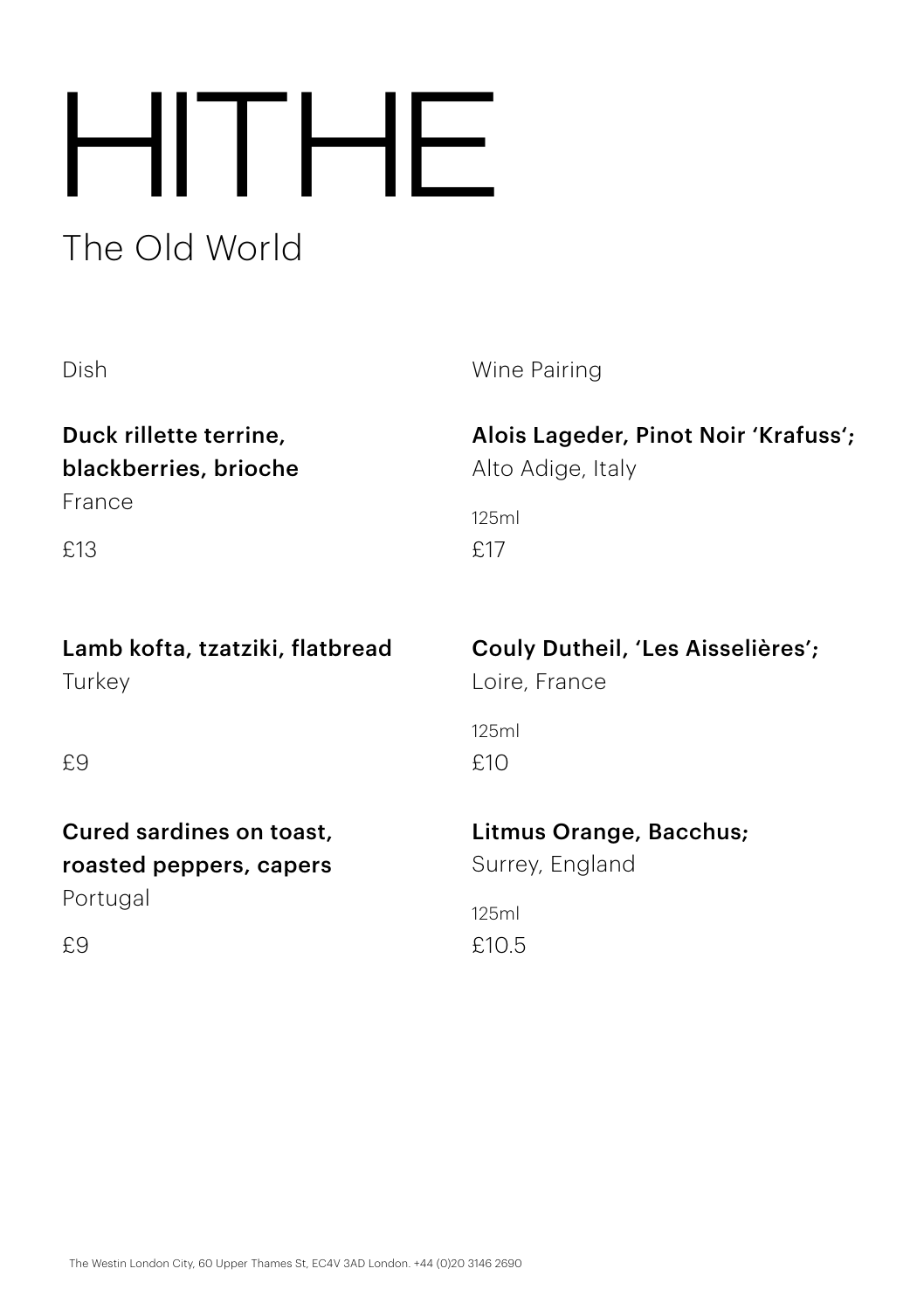# Grilled Galatian octopus,

# forbidden rice, saffron aioli

Spain

£13

# Spiced heritage carrots, chickpea purée, dukkah Egypt

£8

£9

# Red chicory & pear salad, Stilton, confit pecans England

Dish Wine Pairing

## Tsantali, Assyrtiko 'Klima Klima';

Macedonia, Greece

£9 125ml

# Alois Lageder, Manzoni Bianco

'Forra'; Alto Adige, Italy

£11 125ml

## M. Chapoutier, Vermentino

'Marius'; Pays d'Oc, France

£6.5 125ml

Please advise a member of our team before ordering if you have any food allergies, special dietary requirements or require information on any ingredients. All prices include VAT at the current standard rate. An optional 12.5% service charge will be added to your final bill. In accordance with the weights and measures Act 1985, the measure for the sale of Spirits in these premises is 50ml or multiples thereof. Tap water is available and free of charge upon request. Measures of 25ml are available upon request. Where possible, please use contactless payment.

Vegan (vg) | Vegetarian (v) | Gluten-free (gf)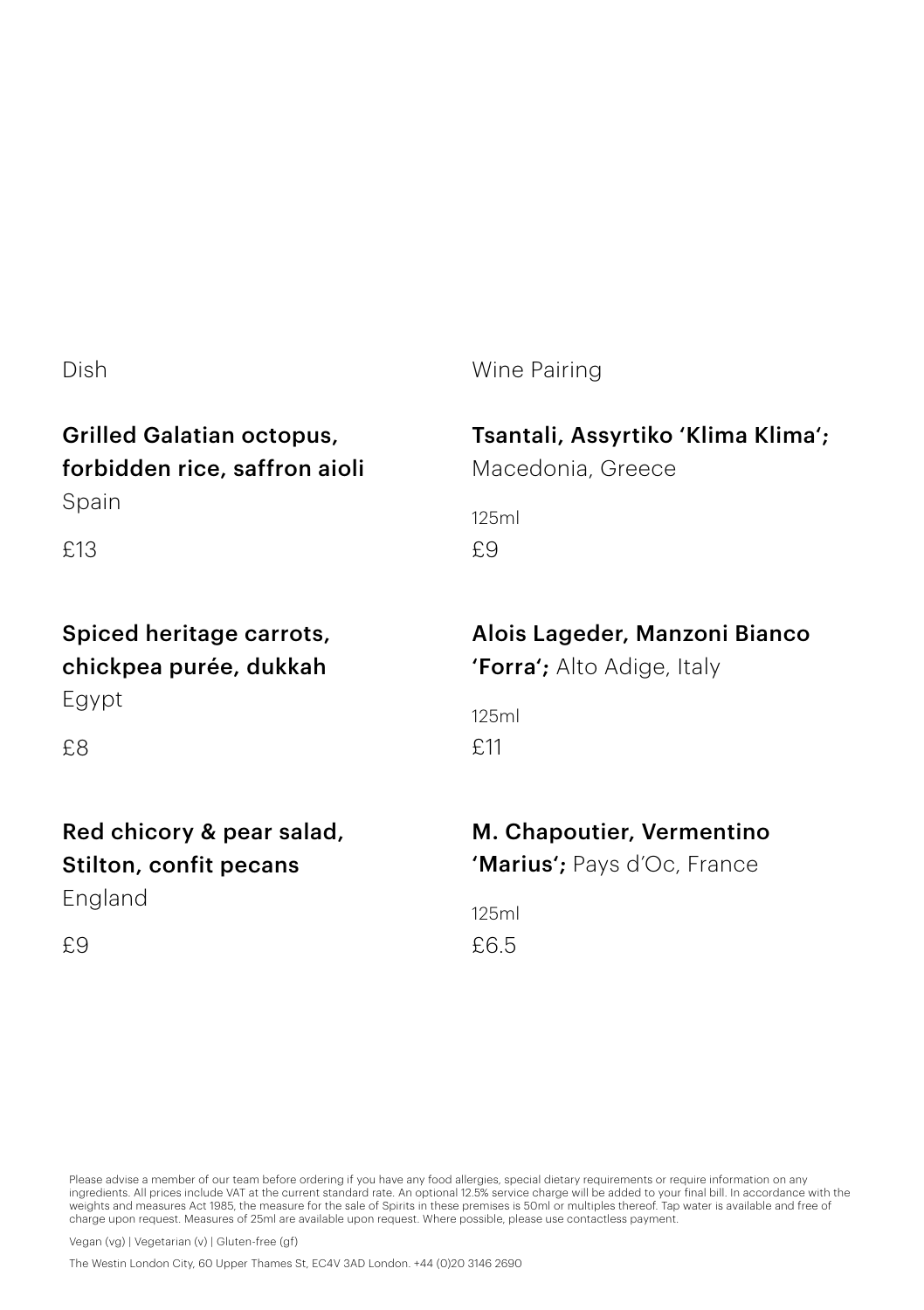# SEEK

# The New World

Dry-aged beef fillet Milanesa, seaweed chimichurri

Argentina

£12

# Westholme steak sandwich, mature Cheddar, bacon jam

Australia

£16

# Wild trout tiradito, aji Amarillo, crispy quinoa Peru

£11

# Dish Wine Pairing

Vallisto, Malbec; Salta, Argentina

£7.5 125ml

# St Hallett, Shiraz 'Blackwell';

Barossa, Australia

£12.5 125ml

# Zuccardi, Torrontes 'Serie A';

Salta, Argentina

£8 125ml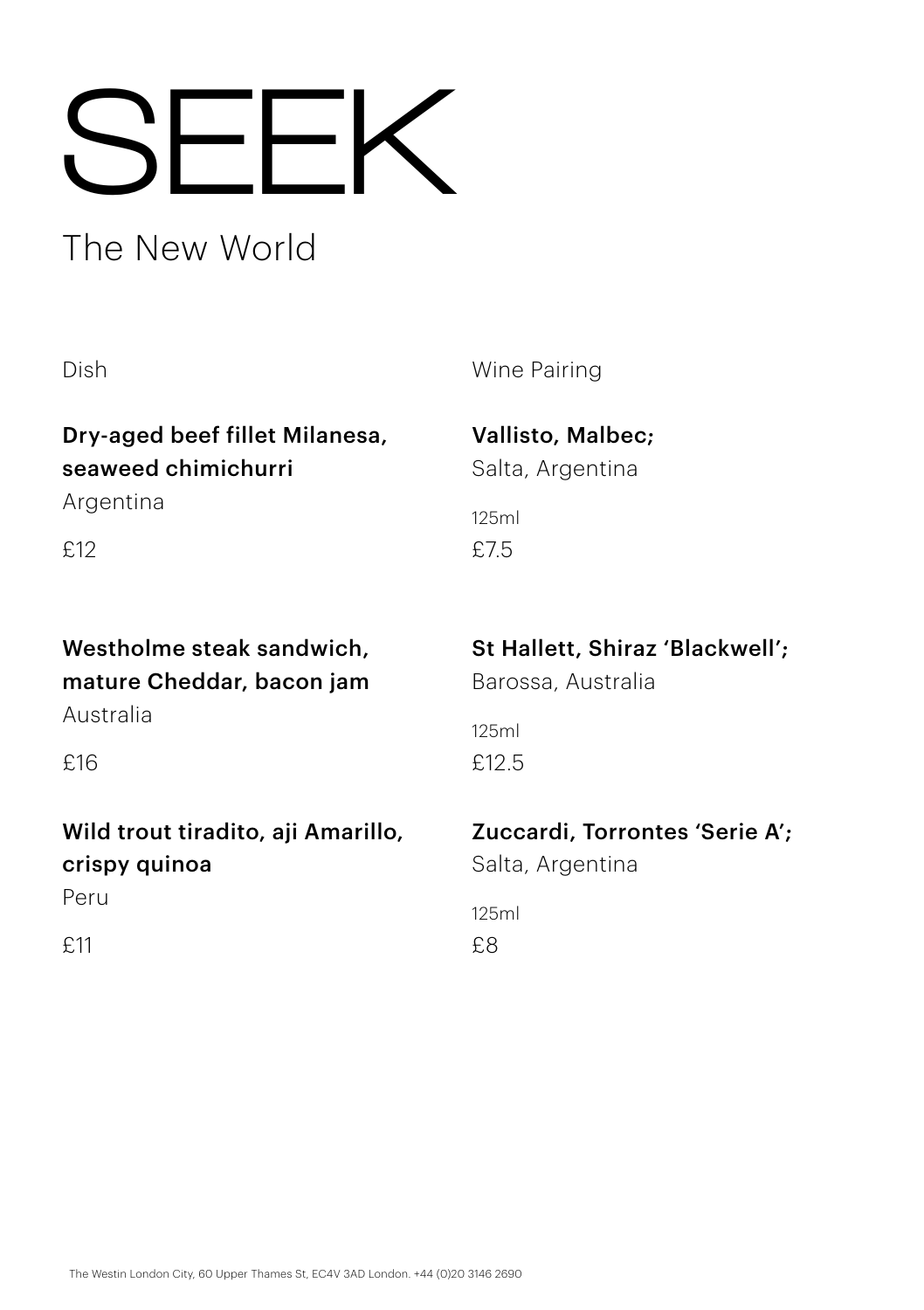| Dish                              | Wine Pairing                            |
|-----------------------------------|-----------------------------------------|
| Tater tots, trout roe, sour cream | <b>Charles Smith, Riesling 'Kung Fu</b> |
| <b>USA</b>                        | Girl'; Washington State, USA            |
| £10                               | 125ml<br>£8.5                           |
| Charred baby corn, fresh          | Truchard Vineyards, Chardonnay;         |
| cheese, huitlacoche mayo          | Carneros, USA                           |
| Mexico                            | 125ml                                   |
| £9                                | £12                                     |
| Heritage tomato & avocado         | Balfour, 'Liberty's Bacchus';           |
| salad, onion, coriander           | Kent, England                           |
| Chile                             | 125ml                                   |
| £9                                | £8.5                                    |

Please advise a member of our team before ordering if you have any food allergies, special dietary requirements or require information on any ingredients. All prices include VAT at the current standard rate. An optional 12.5% service charge will be added to your final bill. In accordance with the<br>weights and measures Act 1985, the measure for the sale of Spirits charge upon request. Measures of 25ml are available upon request. Where possible, please use contactless payment.

Vegan (vg) | Vegetarian (v) | Gluten-free (gf)